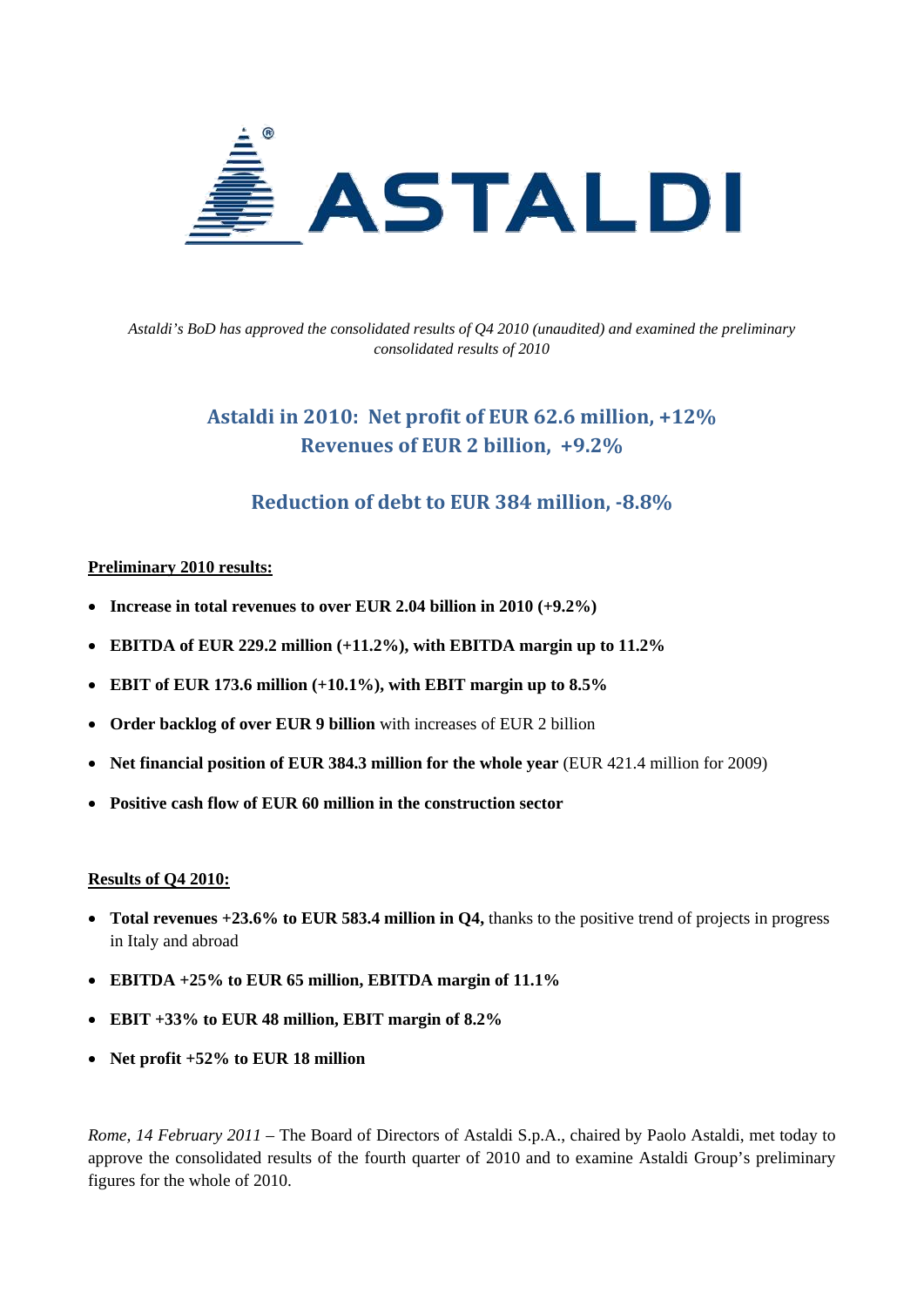**The target of a turnover in excess of EUR 2 billion by 2010 was reached**. Despite the problems the markets are experiencing, the Group ended 2010 with **significant results** together with **strengthening of the Group's equity and financial structure**. **The fourth quarter made a major contribution due to the marked intensification of activities** in Italy (transport infrastructures) and abroad (water and energy), as well as contracts recently secured abroad (undergrounds) entering the full operation phase.

Stefano Cerri, Astaldi Group's Chief Executive Officer, reported the following: *The three drivers our growth process is based on (consolidation of markets of traditional interest, development of new geographical areas, increase in concessions) proved decisive in us exceeding the set targets, despite the highly complex international situation: revenues of over EUR 2 billion, a reduction in net debt of more than EUR 80 billion on forecasts, positive cash flow of EUR 60 million from the construction sector. Said results confirm the Group's leadership in the markets at global level and our capacity to successfully tackle and overcome additional challenges along the planned growth path."* 

| <b>Main consolidated economic results</b><br>(EUR/000) | 31-Dec-10 | $\frac{6}{9}$ | 31-Dec-09 | $\frac{6}{9}$ | Annual diff. $(\% )$ |
|--------------------------------------------------------|-----------|---------------|-----------|---------------|----------------------|
| Total revenues                                         | 2,045,147 | 100.0%        | 1,872,087 | 100.0%        | $+9.2\%$             |
| <b>EBITDA</b>                                          | 229,195   | 11.2%         | 206.201   | 11.0%         | $+11.2\%$            |
| <b>EBIT</b>                                            | 173,614   | 8.5%          | 157,619   | 8.4%          | $+10.1\%$            |
| Pre-tax profit                                         | 100,045   | 4.9%          | 90,795    | 4.8%          | $+10.2\%$            |
| Group net profit                                       | 62,562    | 3.1%          | 55,902    | 3.0%          | $+11.9\%$            |

#### *Consolidated economic results at 31 December 2010*

**Total revenues increased to EUR 2,045.1 million for the whole year** (+9.2%, EUR 1,872.1 million in 2009), with the fourth quarter of 2010 accounting for EUR 583.4 million (+23.6%, EUR 472.2 million in Q4 2009) due to the **marked intensification** of some activities in progress in Italy and abroad during **the last quarter of 2010** and to some major projects, which have been recently acquired, becoming fully operational. This went to offset the slowdown in some projects in progress in Italy and abroad (following contract renegotiation or project reviews currently under discussion with clients), as well as a reduction in the volume of revenues expressed in Euros as a result of Venezuela's devaluation of the *Bolivar fuerte* and weakening of the value of the Dollar against the Euro experienced during the year. Said events did not generate any significant effects on margins thanks to the Group's currency hedging policies.

**Operating revenues, equal to EUR 1,919.2 million** (+6.5%, EUR 1,802.8 million in 2009)**, accounted for 93.8% of the turnover**. **Other operating revenues amounted to EUR 125.9 million** (+81.6%, EUR 69.3 million in 2009).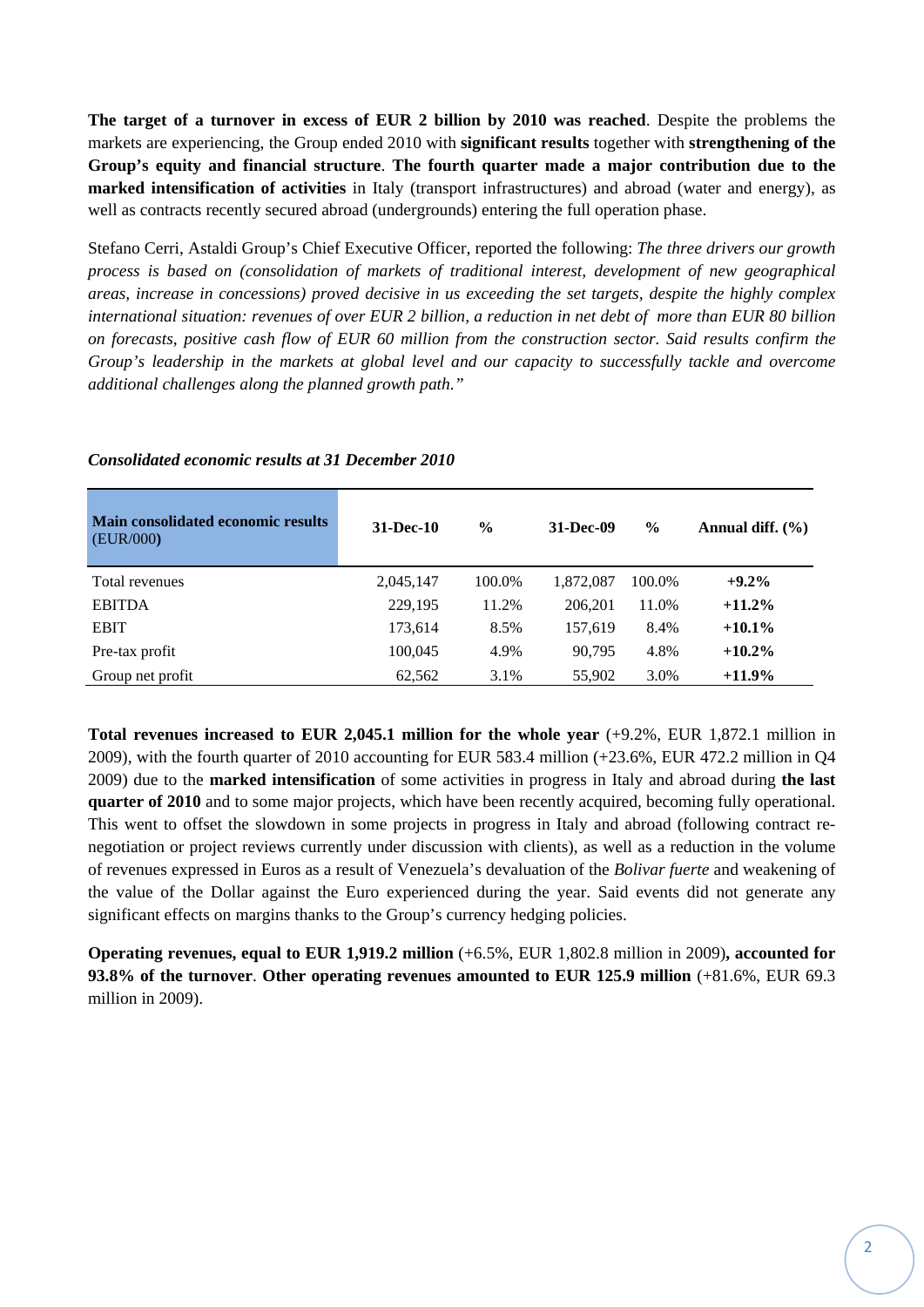| Breakdown of operating revenues by geographical<br>area<br>(EUR/000,000) | 31-Dec-10 | $\frac{0}{0}$ | 31-Dec-09 | $\frac{0}{0}$ |
|--------------------------------------------------------------------------|-----------|---------------|-----------|---------------|
| <b>Italy</b>                                                             | 861       | 44.9%         | 808       | 44.8%         |
| Abroad                                                                   | 1,059     | 55.1%         | 994       | 55.2%         |
| Europe                                                                   | 474       | 24.7%         | 258       | 14.3%         |
| America                                                                  | 421       | 21.9%         | 501       | 27.8%         |
| Asia                                                                     | 23        | 1.2%          | 114       | 6.3%          |
| Africa                                                                   | 140       | 7.3%          | 121       | 6.7%          |
| <b>Total</b>                                                             | 1,919     | 100.0%        | 1,803     | 100.0%        |
|                                                                          |           |               |           |               |
| Breakdown of operating revenues by sector<br>(EUR/000,000)               | 31-Dec-10 |               |           |               |
|                                                                          |           | $\frac{0}{0}$ | 31-Dec-09 | $\frac{0}{0}$ |
|                                                                          | 1,540     | 80.3%         | 1,434     | 79.5%         |
| <b>Transport infrastructures</b><br>Roads and motorways                  | 413       | 21.5%         | 325       | 18.0%         |
| Railways and undergrounds                                                | 1,067     | 55.6%         | 1,083     | 60.1%         |
| Ports and airports                                                       | 60        | 3.1%          | 26        | 1.4%          |
| Hydraulic works and energy production plants                             | 259       | 13.5%         | 149       | 8.3%          |
| Civil and industrial construction                                        | 120       | $6.2\%$       | 220       | 12.2%         |

#### **Production reflected suitable diversification of activities with regard to geographical areas and sectors.**

**Italy confirmed its position as the natural hub of activities** (44.9% of operating revenues, EUR 861 million), but there was also **major focus on foreign activities** (55.1% of operating revenues, EUR 1,059 million). Eastern Europe and Turkey experienced a consolidation of activities, accounting for 24.7% of operating revenues; while the Middle East – where the entry into full operation of recent commercial successes (the high-speed stations in Saudi Arabia) has still to be recorded – and America (due to the planned reduction in Venezuela, partially offset by the growth in Chile and Peru) experienced a reduction.

**Transport infrastructures generated 80.3% of operating revenues**, mainly due to entry into full operation of the two lots of the Jonica national road in Italy and the steady progress of railway and underground contracts in Italy, Venezuela, Turkey, Eastern Europe and Algeria. The energy sector experienced an increase (13.5% of operating revenues) thanks to the positive performance of projects in Latin America as well as partnerships arising from the concessions sector with the good progress being made on the Chacayes plant in Chile. Civil and industrial construction generated EUR 120 million (6.2% of operating revenues). As regards the civil sector, there was a partial, albeit expected, slowdown in some projects in Italy (The Officers Academy "Scuola Marescialli" in Florence and new hospital "Ospedale del Mare" in Naples which experienced technical-operational and procedural problems that have now been resolved or are in the process of being resolved), offset by the positive trend of works related to the four hospitals in Tuscany (Italy). At the same time, there was a YOY reduction which can be explained by the intensification seen in 2009 as a result of the completion of some contracts in the Middle East.

The cost structure reflected the increase in production levels and the greater focus on domestic contracts, characterised by a lower incidence of personnel costs. **Production costs amounted to EUR 1,553.1 million**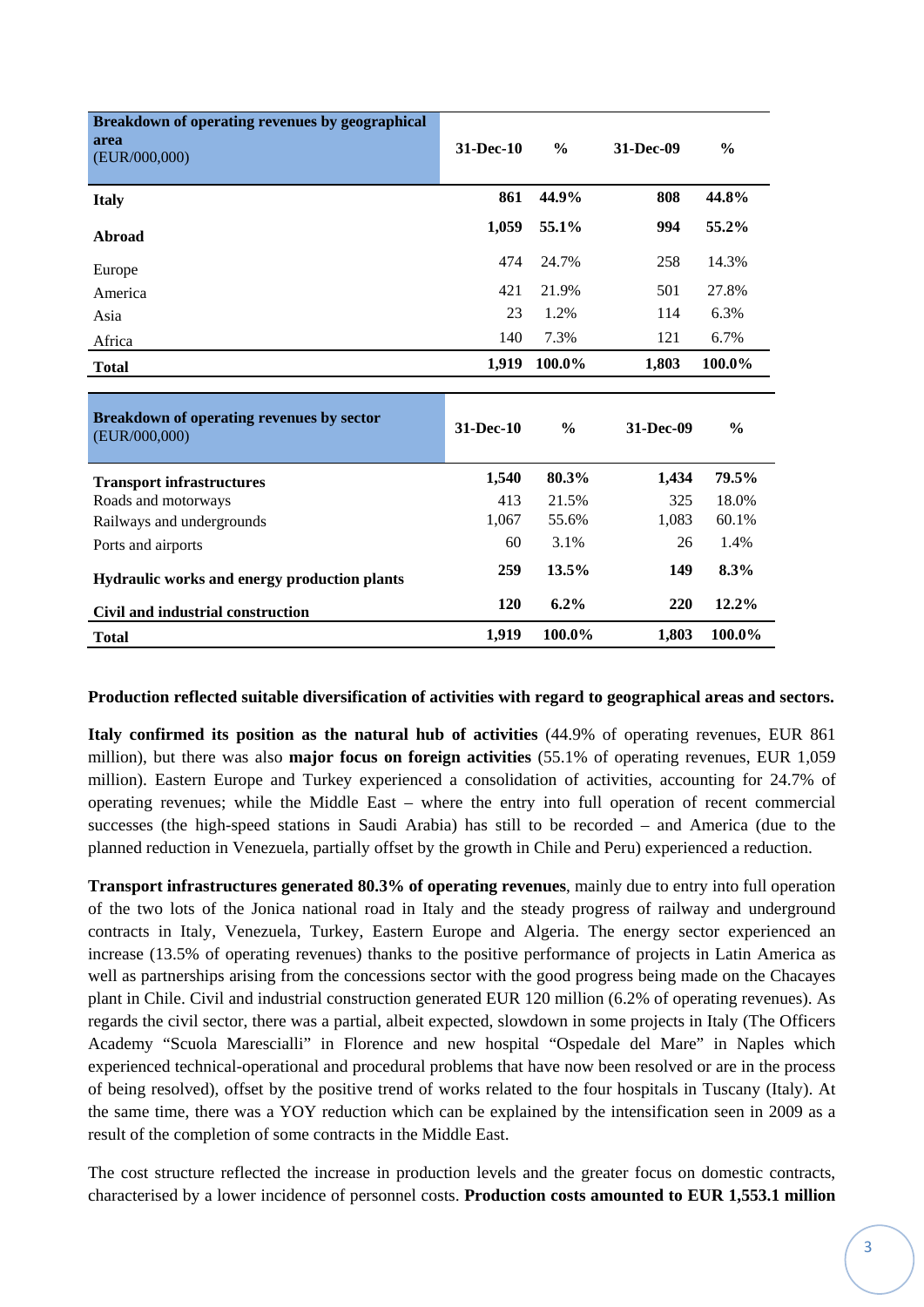(+11.2%, EUR 1,396.1 million in 2009), equal to 75.9% of total revenues. **Personnel costs dropped to EUR 236.1 million** (-1.8%, EUR 240.5 million in 2009), in other words 11.5% of total revenues.

**Significant levels of earnings** were confirmed, reflecting an order backlog of increasing quality. **EBITDA increased by 11.2% to EUR 229.2 million** (EUR 206.2 million in 2009) and the **EBITDA margin saw an 11.2% YOY increase. EBIT increased to EUR 173.6 million** (+10.1%, EUR 157.6 million in 2009), and the **EBIT margin stood at 8.5**% (8.4% in 2009).

**Net financial charges amounted to EUR 77.8 million** (EUR 67.3 million in 2009), showing a largely stable incidence on an annual and quarterly basis. The increase in absolute terms in this item can be largely explained by the growing incidence of the cost of guarantees adn insurances linked to the increased levels of turnover and backlog. When making a year-on-year comparison, this year's figure for financial income presents lower income from delays in payments from clients compared to the previous year. As regards exchange rate differences, the 2010 financial statements recorded a negative balance compared to the previous year, also as a result of devaluation of Venezuela's Bolivar which generated effects on financial items.

**Pre-tax profit increased by 10.2% to EUR 100 million** (EUR 90.8 million in 2009), to be attributed to the quarter's positive trend which is a direct result of the increasing quality of orders in progress.

**Net profit increased to EUR 62.6 million** (+11.9%, EUR 55.9 million in 2009) against taxes totalling EUR 37 million for the whole of 2010 (EUR 33.3 million in 2009) which brings the tax rate to 37%.

## *Concessions ("Astaldi Concessioni")*

Astaldi Group's presence in the concessions sector consists in involvement in projects in Italy and abroad in the healthcare construction (6 hospitals), transport infrastructures (1 underground), car parks (5 car parks), water and energy (1 energy production plant, 1 waste water treatment plant) sectors. 7 out of the 11 projects are operational while as far as the other 4 are concerned – hospitals in Tuscany, new hospital in Naples ("Ospedale del Mare") and Line 5 of the Milan underground in Italy and the Chacayes hydroelectric plant in Chile -, start-up of the management phase will occur once the construction phase, currently in progress, has been completed.

**Astaldi S.p.A. invested EUR 16 million in the concessions sector** over the whole year against the revenues recorded for the year. Therefore, the investments made to date in the concessions sector – in the form of payment of the quotas of equity referring to Astaldi in the SPVs (Special Purpose Vehicles) set up to manage the individual projects in progress – amounted to EUR 120 million at 31 December 2010, including financial receivables totalling EUR 60 million related to the current value of forecast financial flows from car park management.

## *Equity and financial results at 31 December 2010*

From a YOY viewpoint, **there was a significant improvement in the overall net financial position which dropped to EUR 384.3 million at the end of 2010** (taking into account treasury shares on hand), compared to EUR 460.6 million in September 2010 and EUR 421.4 million at the end of 2009. Said figures mean a **drop in debt of 8.8% for the year and 16.6% for the fourth quarter only** – against an increase in production of 9.2% for the year and 23.6% for the fourth quarter only.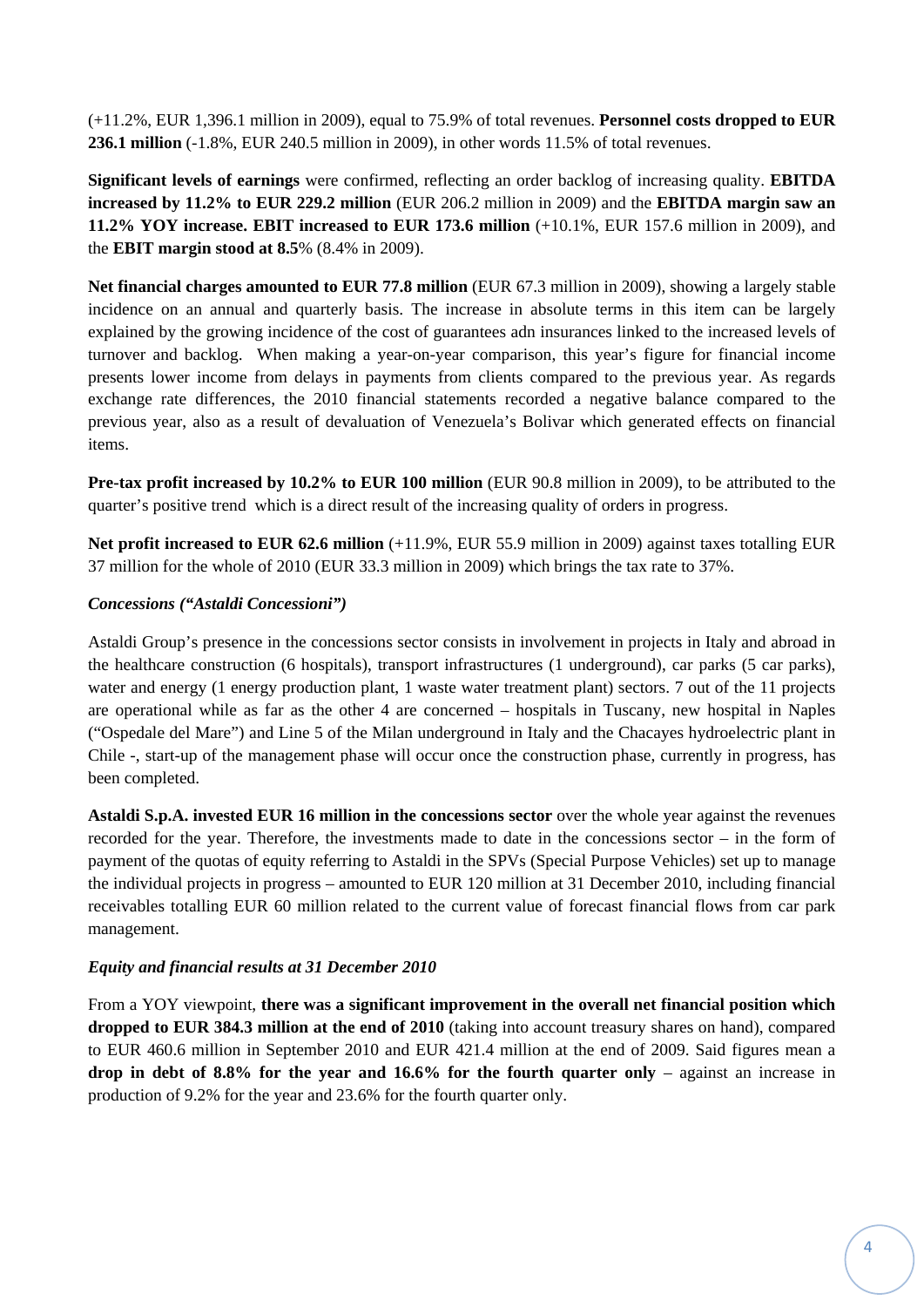| Main consolidated financial and equity results |             |            |
|------------------------------------------------|-------------|------------|
| (EUR/000)                                      | $31-Dec-10$ | 31-Dec-09  |
| Total net fixed assets                         | 436,626     | 449,618    |
| Working capital                                | 424,325     | 403,697    |
| Total provisions                               | (29,390)    | (33, 364)  |
| Net invested capital                           | 831,197     | 819,952    |
| Net financial payables / receivables           | (448, 824)  | (469, 610) |
| Receivables arising from concessions           | 60,363      | 43,046     |
| Total financial payables / receivables (*)     | (388, 461)  | (426, 564) |
| <b>Equity</b>                                  | 442,735     | 393,387    |

(\*) Figure includes treasury shares which totalled EUR 4.17 million at the end of 2010 and EUR 5.17 million at the end of 2009.

The equity and financial structure for the period reflected **consolidation of the Group's international positioning and the intensification of production** in Italy and abroad.

**Net fixed assets amounted to EUR 436.3 million** (EUR 449.6 million in 2009) which shows how the Group's technical resources are able to support the contracts in progress, and at the same time highlights its ability to generate self-financing. Technical investments during the year amounted to EUR 26 million, EUR 4 million of which during the last quarter (EUR 76 million in 2009) and were made to support projects in progress in Italy (Turin rail junction) and abroad (Huanza hydroelectric plant in Peru and Jubail Project in Saudi Arabia).

**Working capital totalled EUR 424.3 million** (EUR 403.7 million at the end of 2009), showing a trend in keeping with that outlined in the business plan and, at the same time, optimal management of cashflow and the operating financial cycle: specifically there was intensification of certification levels; while the increase in production levels led to an incidence of works in progress in line with the 2009 figure, with the same average days of collection/payment.

**Equity increased to EUR 442.7 million** (EUR 393.4 million in 2009).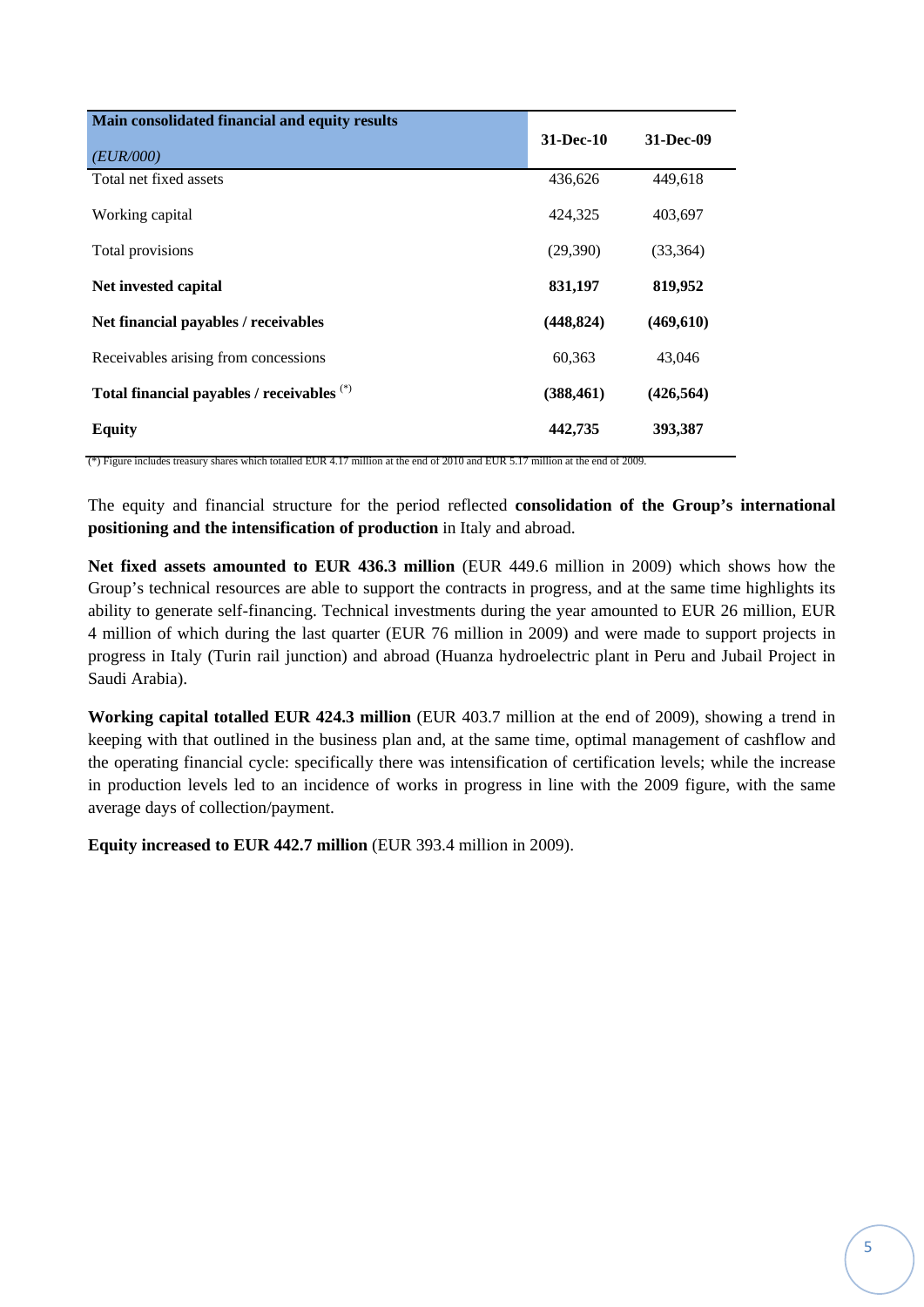#### *Net financial position*

| <b>Consolidated net financial position</b>  |            |            |            |                     |            |
|---------------------------------------------|------------|------------|------------|---------------------|------------|
| (EUR/000)                                   | 31-Dec-10  | 30-Sep-09  |            | 30-Jun-10 30-Mar-10 | 31-Dec-09  |
| <b>Available funds</b>                      | 396,530    | 368,294    | 328,229    | 294,836             | 448,312    |
| <b>Financial receivables</b>                | 38,889     | 38,006     | 41,347     | 29,481              | 24,461     |
| <b>Current financial debt</b>               | (322, 419) | (321, 444) | (290, 931) | (341,360)           | (365, 983) |
| Net current financial debt                  | 113,000    | 84,856     | 78,645     | (17, 043)           | 106,790    |
| Non-current financial debt                  | (561, 823) | (609, 294) | (594, 564) | (580, 392)          | (576, 400) |
| Net financial debt                          | (448, 824) | (524, 438) | (515, 919) | (597, 435)          | (469, 610) |
| <b>Receivables arising from concessions</b> | 60,363     | 59,596     | 55,064     | 49,703              | 43,046     |
| <b>Total financial debt</b>                 | (388, 461) | (464, 842) | (460, 855) | (547, 733)          | (426, 564) |
| Treasury shares on hand                     | 4,168      | 4,190      | 4,383      | 4,382               | 5,172      |
| <b>Total net financial position</b>         | (384, 293) | (460, 652) | (456, 472) | (543,350)           | (421,392)  |
| Debt/Equity ratio                           | 0.87       | 1.11       | 1.11       | 1.30                | 1.07       |
|                                             |            |            |            |                     |            |

The debt/equity ratio *–* which compares the level of debt and equity – net of treasury shares, stood at 0.87 at the end of 2010. At the same date, the corporate debt/equity ratio – which excludes the share of debt related to concessions given its self-liquidating nature – stood at 0.7.

## *Consolidated results of Q4 2010*

On a quarterly basis, the quarter's trends largely echoed the trends recorded for the whole year, while at the same time showing a marked growth due to the intensification of production activities in Italy (motorways, railways) and abroad (railways, energy production plants).

| <b>Main consolidated economic results</b><br>(EUR/000) | Q4 2010 | $\%$   | Q4 2009 | $\%$   | Annual diff. $(\% )$ |
|--------------------------------------------------------|---------|--------|---------|--------|----------------------|
| Total revenues                                         | 583,415 | 100.0% | 472.197 | 100.0% | 23.6%                |
| <b>EBITDA</b>                                          | 64,900  | 11.1%  | 51,897  | 11.0%  | 25.1%                |
| <b>EBIT</b>                                            | 47.762  | 8.2%   | 35,872  | 7.6%   | 33.1%                |
| Pre-tax profit                                         | 27.929  | 4.8%   | 17,912  | 3.8%   | 55.9%                |
| Group net profit                                       | 18,379  | 3.3%   | 12,123  | 2.6%   | 51.6%                |

The major increase in production during the quarter is to be attributed, as already mentioned in part, to the marked intensification of activities related to some contracts in progress, such as Maxi lot DG21 (as well as the full start-up of works on Maxi lot DG22) of the Jonica state road, as well as Otopeni Airport in Bucharest and other motorway projects in Romania, the Chacayes hydroelectric plant in Chile, the Istanbul underground in Turkey and projects in progress in Algeria and Poland (Warsaw underground).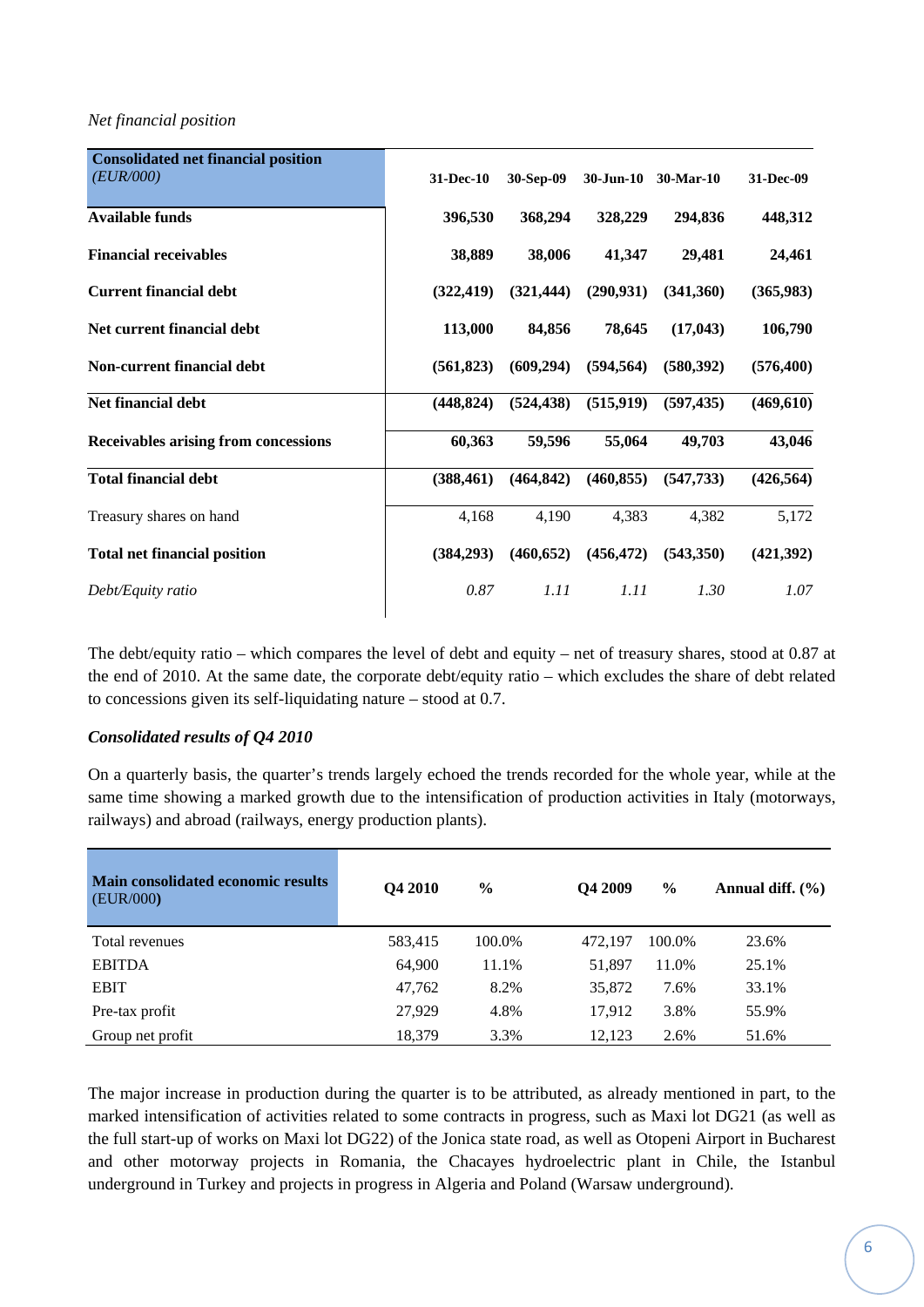### *Order backlog at 31 December 2010*

**In keeping with management forecasts, Astaldi Group's 2010 order backlog amounted to over EUR 9 billion**, of which EUR 6 billion refers to the construction sector, mostly to general contracting projects, and the remaining EUR 3 billion to the concessions/project finance sector. Said total includes approximately EUR 2 billion of contractual increases and new orders recorded in Italy and abroad – mainly general contracting and concession projects involving transport infrastructures (railways and undergrounds).

**54% of the order backlog comprises activities developed in Italy** while the remaining 46% refers to foreign projects, mainly in Turkey, Eastern Europe, Algeria and Latin America**.** 

**Construction activities proved once again to be the key sector for the Group's activities** (69% of the total order backlog), but **there was also an increase in the incidence of concession activities (31%)** thanks to new acquisitions in the transport and energy sectors.

**Transport infrastructures accounted for 66% of the total orders**. The water and energy sector (i.e. energy production plants) maintained a significant role accounting for 10% of the backlog. While the remaining 24% refers to projects involving the civil and industrial construction sector.

| Order backlog<br>(EUR/000,000)    | At 01/01/2010  | <b>Increases</b> | Decreases for<br>production        | At 31/12/2010 |
|-----------------------------------|----------------|------------------|------------------------------------|---------------|
| <b>Transport infrastructures</b>  | 5,724          | 1,327            | $-1,540$                           | 5,511         |
| Water and energy                  | 416            | 87               | $-259$                             | 244           |
| Civil and industrial construction | 422            | 197              | $-120$                             | 499           |
| Concessions                       | 2,469          | 291              | $\Omega$                           | 2,760         |
| <b>Order backlog</b>              | 9,031          | 1,902            | $-1,919$                           | 9,014         |
| Order backlog<br>(EUR/000,000)    | At 01/01/2010  | <b>Increases</b> | <b>Decreases for</b><br>production | At 31/12/2010 |
| <b>ITALY</b>                      | 4,647          | 1,069            | $-861$                             | 4,855         |
| <b>ABROAD</b>                     | 4,384          | 833              | $-1,058$                           | 4,159         |
| Europe                            | 1,667          | 58               | $-474$                             | 1,251         |
| America                           | 2,124          | 195              | $-421$                             | 1,898         |
| Africa                            | 591            | 382              | $-140$                             | 833           |
| Asia                              | $\overline{2}$ | 198              | $-23$                              | 177           |
| Order backlog                     | 9,031          | 1,902            | $-1,919$                           | 9,014         |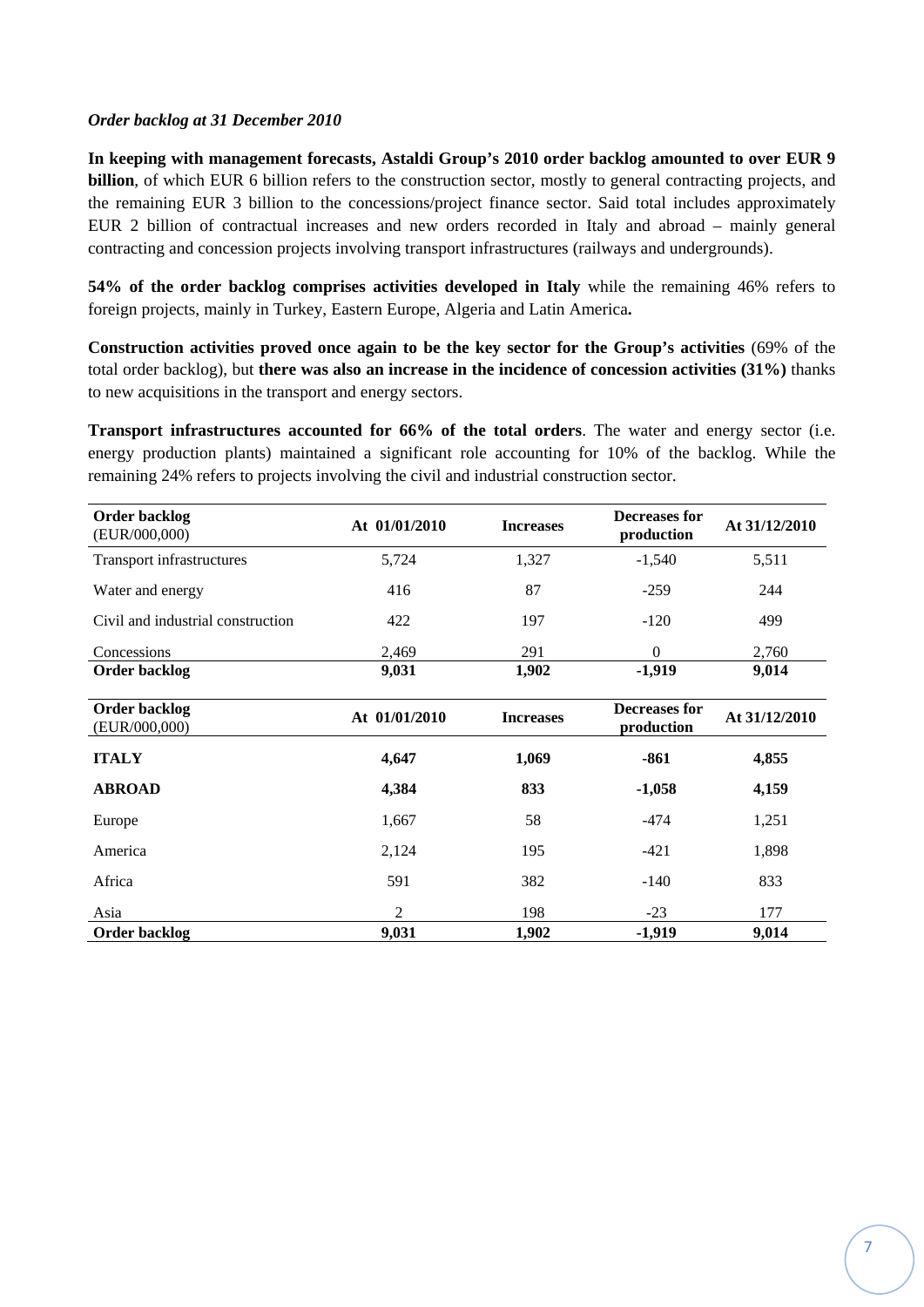*Breakdown of order backlog by geographical area and sector* 



The most significant orders recorded in 2010 were as follows:

- *EUR 446 million (Astaldi's stake) for construction activities related to extension of the concession to construct and subsequently manage Line 5 of the Milan underground in Italy*;
- *USD 80 million for the Jubail Export Refinery Project in Saudi Arabia* (civil works related to the construction of an oil refinery in the Jubail industrial district);
- *EUR 417 million (Astaldi has a 60% stake) for the Saida-Tiaret, railway in Algeria* (design and construction of 153 kilometres of new railway line with 4 stations and 9 interchanges);
- *USD 37 million for upgrading and expansion of the motorway junction located on the SR-862/I-595 in Florida* in the United States of America;
- *USD 1.24 billion (Astaldi has a 15% stake) for the construction of two major railway stations in Jeddah and KAEC along the Mecca-Medina high speed line in Saudi Arabia* (the contract forms part of the larger infrastructure project for the area called the *Haramain High Speed Rail Project*);
- *Contractual increase of EUR 100 million (Astaldi's stake) resulting from approval of the remaining part of funding for the T3 San Giovanni-Colosseo section of Line C of the Rome underground in Italy;*
- *EUR 96 million for the EPC contract to construct the international terminal of the Milas-Bodrum Airport in Turkey*. The works will occupy a total surface area measuring  $100,000 \text{ m}^2$  which is expected to accommodate the transit of 1,000,000 passengers per year. As regards this project, the amount related to civil works to be performed during 2011 stands at EUR 96 million and Astaldi will perform 100% of the works;

The value of the order backlog listed above does not include amendments related to orders for which the contracts still have to be signed or which still have to be financed, at the draft date of this report, in other words: (i) the motorway concession for construction and subsequent management of the Gebze-Izmir motorway pending final approval of the overall investments allocated for this project, (ii) the project finance initiative regarding construction and subsequent management of the link road between Ancona Port and the surrounding road network pending the final outcome of the award procedure (iii) the developments regarding projects in progress in Venezuela (also in light of the "6<sup>th</sup> Economic Cooperation Agreement" signed in May 2010 between the Italian and Venezuelan governments), (iv) consolidation of the partnership with Pacific Hydro related to the water development project in the Alto Cachapoal valley in Chile (exclusivity agreements), (v) additional foreign projects for which the relative contracts have still to be made official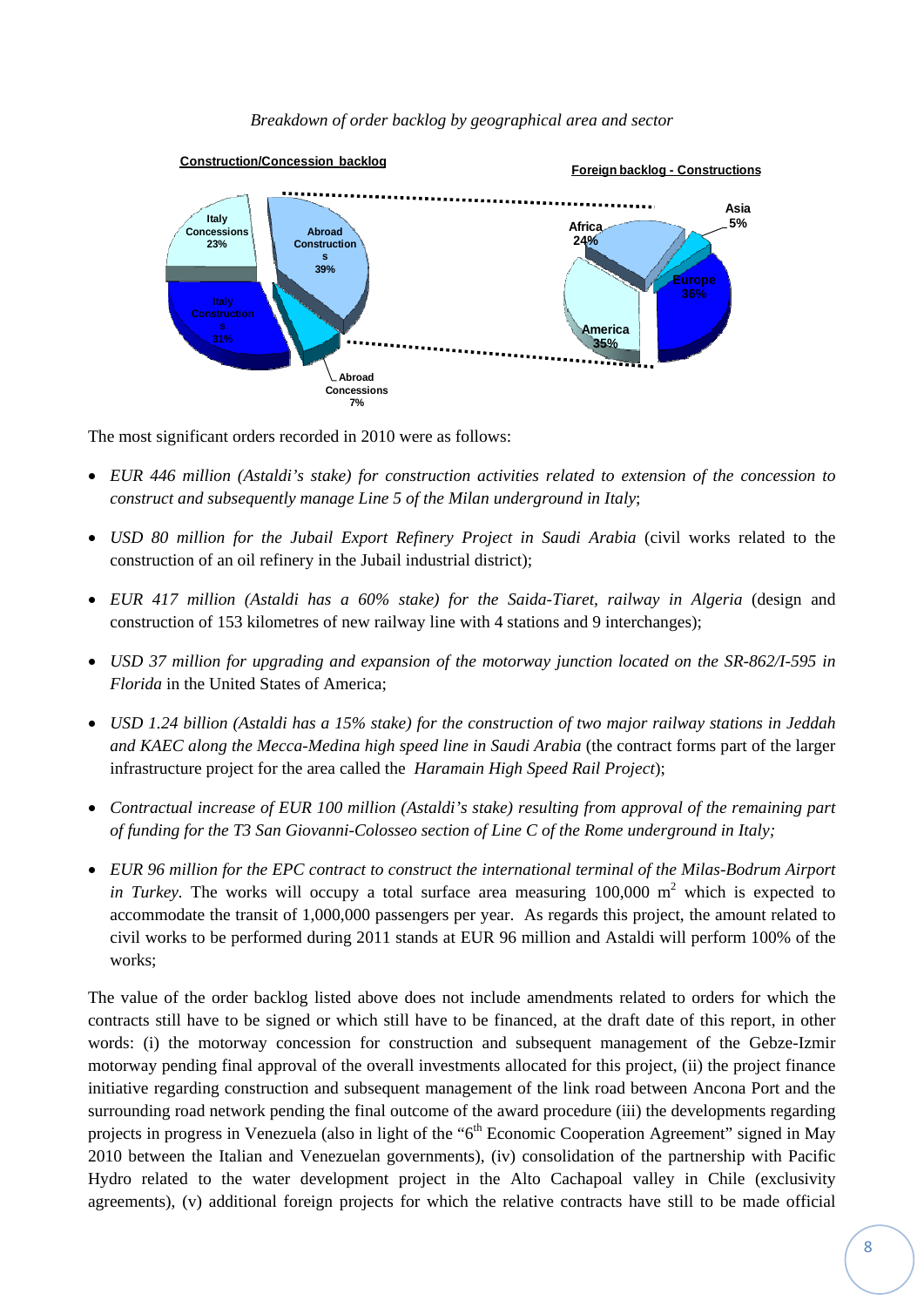(transport infrastructures and concessions (renewable energy)); (vi) new initiatives for which Astaldi holds the number one position in award procedures in Italy and Eastern Europe.

### *Subsequent events*

In February 2011 Metro 5 S.p.A. – the SPV which Astaldi holds a stake in and which is linked to the concession project regarding Line 5 of the Milan underground – signed an agreement with the Municipality of Milan concerning extension of said Line 5.

In the same month, Astaldi, in partnership with a Turkish company, was the preferred bidder in the procedure to award the international contract for upgrading of St Petersburg's Pulkovo Airport, the number four airport in Russia for the number of transit passengers. The outcome of the tender procedure is expected to be made known over the coming months.

Final formalisation of the contract to construct Line 5 of the Bucharest underground (Lot 1, Doamenei Station-PS Opera section), worth a total EUR 215 million (Astaldi, the project leader, holds a 40% stake), is also pending. Specifically, the contract involves the design and construction of 6 kilometres of new underground line, all below ground level, to be performed using a TBM (Tunnel Boring Machine), and featuring 9 stations. The start-up of works is scheduled by the end of the first half of this year, with a planned duration of 25 months.

As regards commercial activities in Italy, it must be noted that the bid submitted by the Astaldi-Impregilo joint venture (Astaldi is the project mandatary with a 60% stake) proved to be the best bid submitted in the procedure to award the general contracting project to perform Lot DG41 (Mega lot 3) of the Jonica national road (SS-106) in Italy. Following final awarding of the contract, the amounts relating to Astaldi shall be entered in the Group's order backlog.

## *Foreseeable development of operations*

The outcome of the offer submitted on 5 November by Astaldi Concessioni to purchase a 4.75% stake (or the smaller stake left unopted) in Autostrada Brescia-Verona-Vicenza-Padova S.p.A., concessionaire of the Serenissima motorway, put up for sale by the Municipality of Milan, is still pending. In December 2010, the Municipality's relevant bodies voiced a favourable opinion with regard to the offer, but the actual size of the stake will be calculated following preliminary exercise of the right of pre-emption by shareholders and by the concessionaire on the actions not taken up by shareholders.

As regards the Gebze-Izmir motorway, the Turkish government's major commitment to the project can be confirmed. The preliminary special surveys and project design activities have been performed as scheduled and the relative funding procedures are going ahead as planned. Once these have been completed, the project amounts related to Astaldi's stake in the initiative will be entered in the order backlog.

Also as far as Turkey is concerned, acquisition of a stake in the SPVof the International terminal of Milas-Bodrum Airport, is currently being formalized. At present we are waiting for the go from the local Antitrust Authority after which Astaldi, after the signature of the shareholders agreement and the chages in the bylaws of the SPV, will buy the shares.

Lastly, it should be noted that the difficult socio-political situation currently being experienced in the Maghreb area is not affecting the Group's activities in progress in Algeria where, indeed, the projects in progress are going ahead as planned.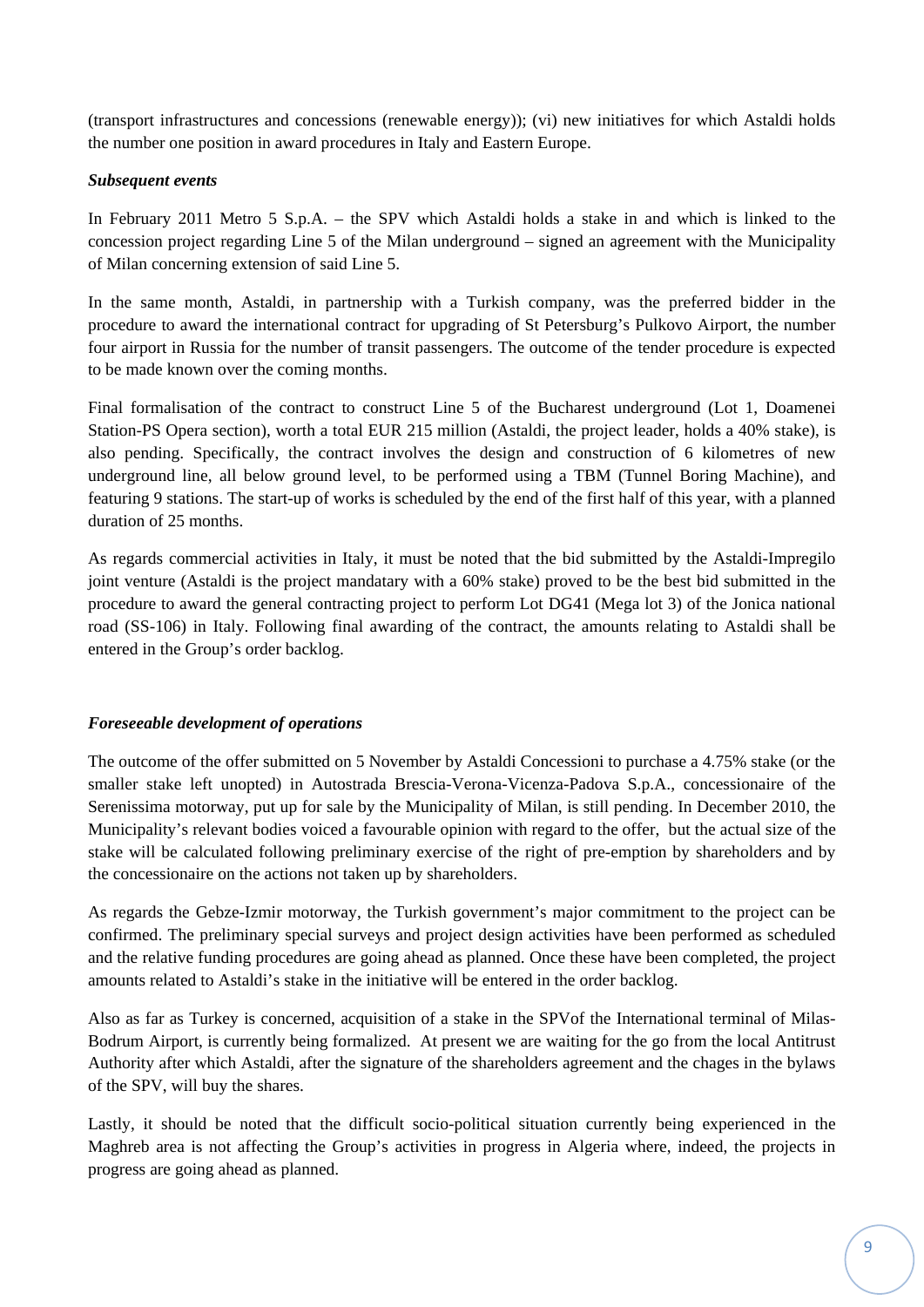\*\*\*

*The Executive appointed to draft corporate accounts, Paolo Citterio, Astaldi's General Manager – Administration and Finance, hereby declares, pursuant to subsection 2 of Art. 154-bis of the Finance Consolidation Act that the accounting information contained herein tallies with accounting documents, ledgers and account entries.* 

°°° *It must be noted that the reclassified account statements attached hereto have not been subjected to auditing by the independent auditors. The Interim Report on Operations at 31 December 2010 will be available on Astaldi's website - www.astaldi.it – within the terms provided for by law.* 

 $^{\circ}$ *Listed in the STAR segment of the Italian stock exchange, Astaldi Group has been active for more than 80 years, in Italy and abroad, in designing and constructing large-scale civil engineering works, working mainly in the following areas:* 

- *transport infrastructures (railways, undergrounds, roads, motorways, ports, and airports);*
- *hydraulic works and energy production plants (dams, hydroelectric plants, waterworks, oil pipelines, gas pipelines and treatment plants);*
- *civil and industrial construction (hospitals, universities, airports, law courts, building works related to nuclear and electric power stations, car parks);*
- *management under concession of works such as car parks, healthcare facilities and urban transport infrastructures.*

*Astaldi Group currently operates as a General Contractor capable of promoting financial aspects and coordinating all resources and skills for the optimal development and management of complex and high-value public works.* 

*For more information:* 

Tel. 06/41766389 Tel. 06/48905000 *Alessandra Onorati Giancarlo Frè Torelli* Head of External Communications and *Andrea Lijoi* Investor Relations a.onorati@astaldi.com -- www.astaldi.it

*Astaldi S.p.A. PMS Corporate Communications*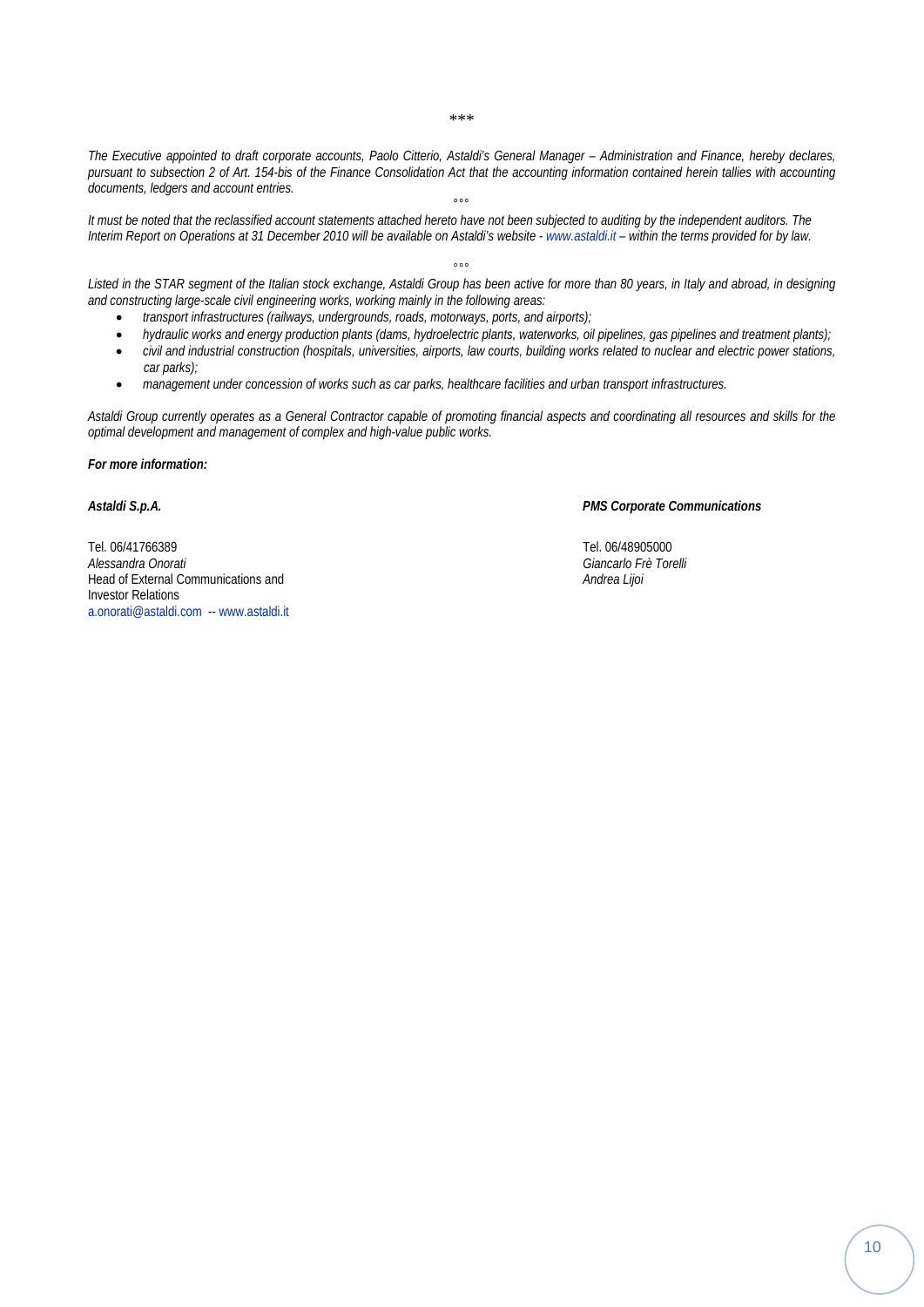## **Attachments**

## **Reclassified Consolidated Income Statemets**

| Euro/000                                                       | 31/12/10    |          | 31/12/09    |          | Q4 2010    |           | Q4 2009   |          |
|----------------------------------------------------------------|-------------|----------|-------------|----------|------------|-----------|-----------|----------|
|                                                                |             |          |             |          |            |           |           |          |
| Revenues                                                       | 1,919,243   | 93.8%    | 1,802,775   | 96.3%    | 550,775    | 94.4%     | 455,461   | 96.5%    |
| Other revenues                                                 | 125,904     | 6.2%     | 69,312      | 3.7%     | 32,640     | 5.6%      | 16,736    | 3.5%     |
| <b>Total revenues</b>                                          | 2,045,147   | 100.0%   | 1,872,087   | 100.0%   | 583,415    | 100.0%    | 472,197   | 100.0%   |
| Costs of production                                            | (1,553,128) | $-75.9%$ | (1,396,098) | $-74.6%$ | (451, 953) | $-77.5%$  | (347,743) | $-73.6%$ |
| <b>Added value</b>                                             | 492,019     | 24.1%    | 475,989     | 25.4%    | 131,462    | 22.5%     | 124,454   | 26.4%    |
| Labour costs                                                   | (236, 127)  | $-11.5%$ | (240, 458)  | $-12.8%$ | (58, 255)  | $-10.0\%$ | (63,794)  | $-13.5%$ |
| Other operating costs                                          | (26,696)    | $-1.3%$  | (29, 330)   | $-1.6%$  | (8,307)    | $-1.4%$   | (8,764)   | $-1.9%$  |
| <b>EBITDA</b>                                                  | 229,195     | 11.2%    | 206,201     | 11.0%    | 64,900     | 11.1%     | 51,897    | 11.0%    |
| Amortisation                                                   | (52, 161)   | $-2.6%$  | (46,092)    | $-2.5%$  | (13,098)   | $-2.2%$   | (13, 317) | $-2.8%$  |
| Depreciation                                                   | (744)       | $0.0\%$  | (3,120)     | $-0.2%$  | (506)      | $-0.1%$   | (2,500)   | $-0.5\%$ |
| Write-downs                                                    | (3,916)     | $-0.2%$  | (192)       | 0.0%     | (3,916)    | $-0.7%$   | (192)     | 0.0%     |
| (Capitalisation of internal<br>construction costs)             | 1,241       | 0.1%     | 822         | $0.0\%$  | 383        | 0.1%      | (16)      | $0.0\%$  |
| <b>EBIT</b>                                                    | 173,614     | 8.5%     | 157,619     | 8.4%     | 47,762     | 8.2%      | 35,872    | 7.6%     |
| Net financial charges                                          | (77, 837)   | $-3.8%$  | (67, 354)   | $-3.6%$  | (20,798)   | $-3.6%$   | (16, 809) | $-3.6%$  |
| Effects of the evaluation of<br>shareholdings at equity method | 4,268       | 0.2%     | 530         | $0.0\%$  | 965        | 0.2%      | (1,151)   | $-0.2%$  |
| <b>EBT</b>                                                     | 100,045     | 4.9%     | 90,795      | 4.8%     | 27,929     | 4.8%      | 17,912    | 3.8%     |
| Taxes                                                          | (37, 017)   | $-1.8%$  | (33, 336)   | $-1.8%$  | (9,613)    | $-1.6%$   | (5,993)   | $-1.3%$  |
| Profit (loss) of the period                                    | 63,029      | 3.1%     | 57,460      | 3.1%     | 18,316     | 3.1%      | 11,919    | 2.5%     |
| Minorities                                                     | (466)       | 0.0%     | (1, 557)    | $-0.1%$  | 63         | $0.0\%$   | 203       | $0.0\%$  |
| Net profit of the Group                                        | 62,562      | 3.1%     | 55,902      | 3.0%     | 18,379     | 3.2%      | 12,123    | $2.6\%$  |